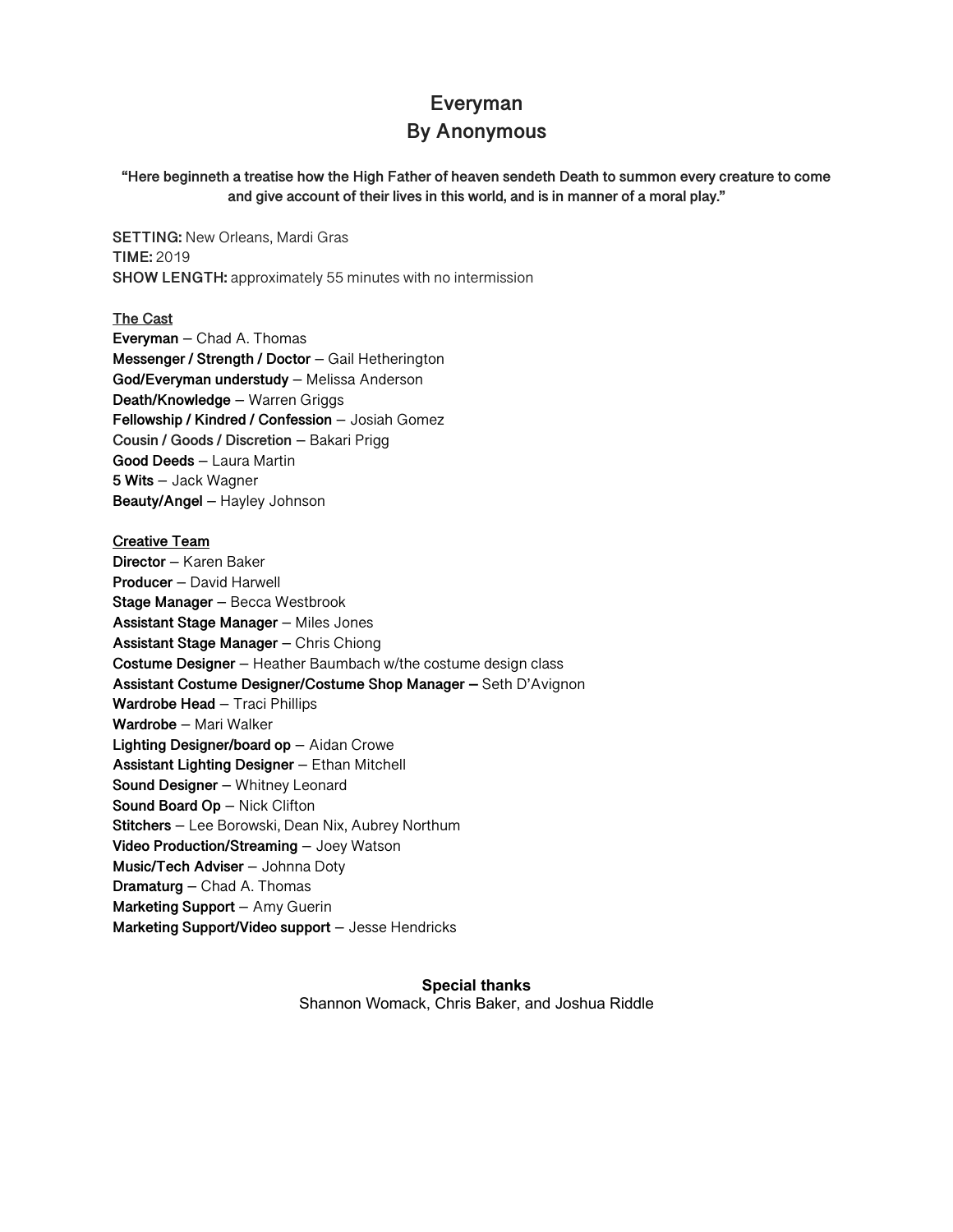#### **Director's Note**

Five years ago, I first looked at *Everyman* to direct at UAH. I thought the Medieval Morality play lent itself to a college theatre program and would support the content being taught in classes. We chose different shows that year, but I've always had this play in the back of my mind. This term, because of Covid, we have been challenged with how to produce events that create a learning experience for our students while keeping everyone safe and healthy. I also looked at how we could provide an environment in which the audience would feel comfortable to return to live theatre.

The story of Everyman is in almost every culture, from the Dutch Elckerlijc to the Buddhist text Miscellaneous Agama by Genji Takahashi. Its universal theme of friendship can be seen. With Everyman specifically, the addition of good deeds (the loyal friend) required to present to God, while all his "false" friends and worldly possessions flee. In our materialistic mindset, it is a welcome reminder that our good deeds are what truly makes us happy. As a society, we can only be strong when we reach out and help those around us. With the global pandemic, I think that has been tested and placed under a microscope. The pandemic has caused individuals to confront death and assess what is truly important in the world, in our communities, and ourselves.

Karen Baker, Director

## **The Cast**

## **CHAD A. THOMAS – Everyman**

Chad Thomas is an Associate Professor of English (specializing in Shakespeare and dramatic literature) and the program director for Women's and Gender Studies at UAH. In addition to professional acting credits with Shakespeare in Santa Fe, Chad is co-founder and co-artistic director of Huntsville Shakespeare (established 2018). At UAH, his recent directing projects include *Grounded* (2017), *Shakespeare's R&J* (2018), and *The* Trojan Women (2019), and his recent acting projects include Robert in Proof (2016), Faustus in Faustus (2017), and Tobias in Neighborhood 3: Requisition of Doom (2018). This summer, he will direct two Huntsville Shakespeare productions: Hamlet and Othello.

#### **GAIL HETHERINGTON – Messenger / Strength / Doctor**

Gail is a Theatre Performance and English major at UAH. Gail's previous UAH Theatre roles include Tilly Evans in She Kills Monsters: Virtual Realms, Anne in La Cage Aux Folles, and Last Day Girl in tempODYSSEY, and outside of UAH, Gail has been in shows such as Huntsville Shakespeare's Hamlet, AMT's Xanadu, and The Whole Backstage's High School Musical. Gail would like to thank family, friends, Trixie the cat, and everyone from McCoy's Taekwondo America for all their support.

## **MELISSA ANDERSON – God / Everyman Understudy**

Melissa is a Mechanical Design Engineer at Dynetics and a part time mechanical engineering grad student at UAH. She has had several acting credits at the Kentucky Conservatory Theatre including Nibs in Peter Pan and Fairy in A Midsummer Night's Dream. Last semester, she had the pleasure of playing Lilith/Lilly in She Kills Monsters. She has experience working backstage in several projects as well as a writing credit for The Girl Project: 2013. She would like to thank her friends and family for encouraging her to pursue her creative interests.

#### **WARREN GRIGGS – Death / Knowledge**

Warren is currently in his junior year. His previous roles include Bart Simpson in Mr. Burns, Actor M in Revolt, She Said, Revolt Again, Mr. Renaud in La Cage Aux Folles, Dead Body Boy in TempOdyssey, and Chuck Biggs in *She Kills Monsters: Virtual Realms*. He would like to thank his family for all their support, his girlfriend for all her love, and his roommates for encouraging him. He hopes that you enjoy the show.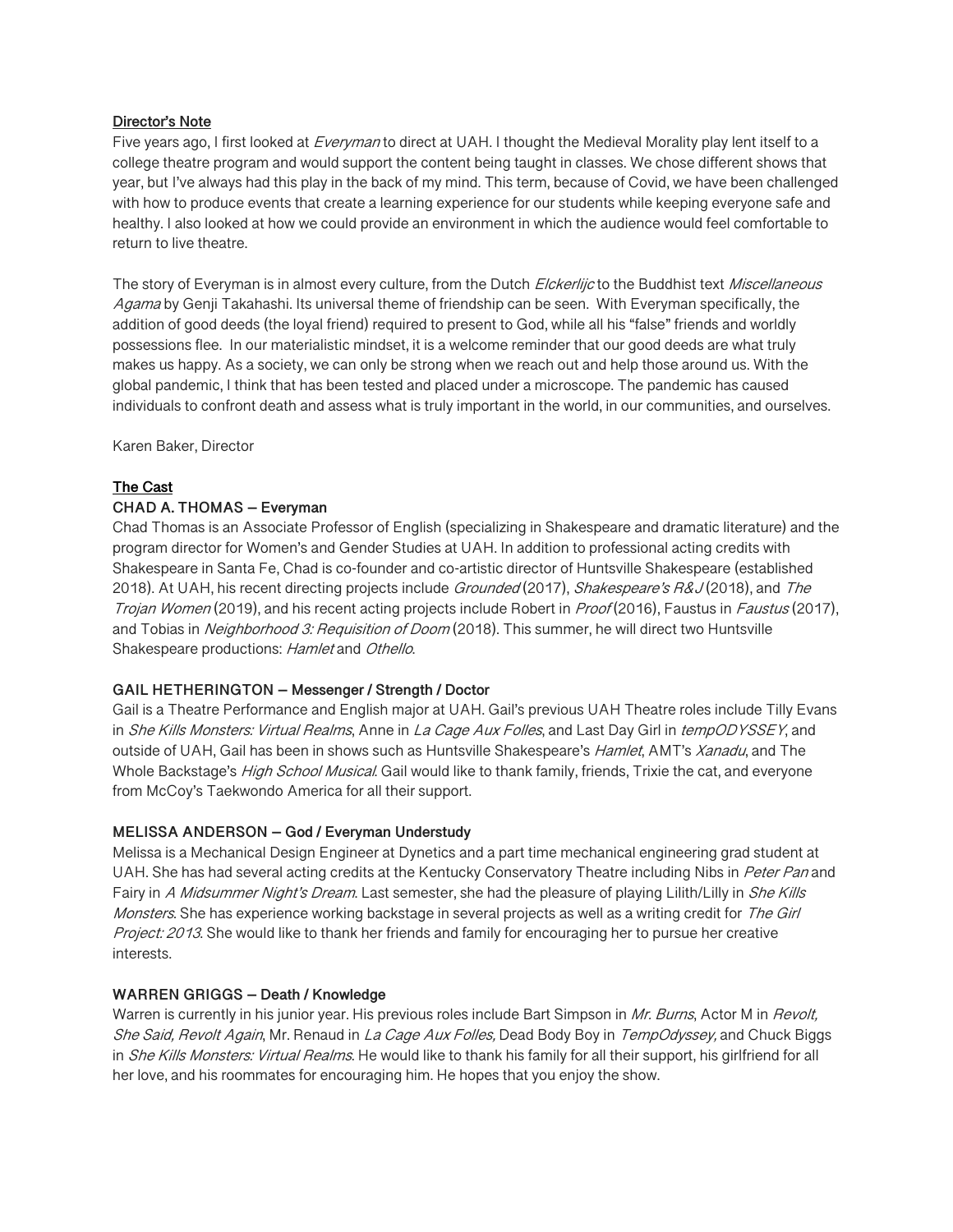#### **JOSIAH GOMEZ – Fellowship / Kindred / Confession**

Josiah Gomez is a freshman aerospace engineering major. This is his second show with UAH and he is very grateful for the opportunity to perform. His roles before UAH include 'Mayor Shinn' in Music Man, 'Gilbert Blythe' in Anne of Green Gables, 'Professor Henry Higgins' in My Fair Lady, and 'George Bailey' in It's a Wonderful Life. He would like to thank all those who he has been lucky enough to act alongside and have pushed him to improve.

#### **BAKARI PRIGG – Cousin / Goods / Discretion**

Bakari Prigg is a graduate of UAH Theatre program specializing in Theatre performance and Technical Design. He is a professional puppeteer trained by Muppeteers of Sesame Street. He is the artistic director of puppet troupe, Under His Strings. He has had the opportunity to work at Sesame Place as a puppeteer performing Elmo, Abby, Oscar, and a character performer as Cookie Monster, Grover, and Snuffy. Bakari has performed various roles with UAH Theatre in such productions as I and You, Threepenny Opera, and How to Succeed in Business. He has done technical work with the production team at Oakwood University Church and Huntsville's IATSE local crew (900) for national Broadway tours such as Book of Mormon, Kinky Boots, Spongebob the Musical, and Sesame Street Live; he has been a part of the touring crew for Shakira's El Dorado World Tour.

#### **LAURA MARTIN – Good Deeds**

Laura Martin is an English graduate student at the University of Alabama in Huntsville. She has worked on several productions with UAH theater as both an actress and stage manager. She is thrilled to be returning to UAH theater for their production of Everyman. She would like to thank Karen Baker for this opportunity and hopes to work with UAH theater again in the future.

#### **JACK WAGNER – 5 Wits**

Jack is a Physics major at UAH. This is his first role with UAH theatre and he is glad to be a part of the production. Before coming to UAH, he played roles in high school productions of Bye Bye Birdie, Flowers for Algernon, Barnum, and Tarzan. Jack would like to thank his family, his friends, and the cast and crew of Everyman for being so supportive.

## **HAYLEY JOHNSON – Beauty / Angel**

Hayley is a Junior at UAH, and has been featured in several other shows here: *Hurricane Diane, The Tempest*, The Trojan Woman, and Mr. Burns. She is very grateful for this opportunity to play a new type of role and is looking forward to new acting challenges in the future. She would like to thank her friends, Noah and Warren, as well as her girlfriend and stage manager, Becca, for all of their love and support.

#### **The Creative Team**

## **KAREN BAKER - Director**

Karen is a Full Time Lecturer at the University of Alabama in Huntsville. She received her MFA in Directing from the University of Alabama. A couple of her favorite projects include: Mr. Burns: A Post Electric Play, Hurricane Diane, Dr. Faustus, Eurydice, City of Angels, Children of Eden, and Fefu and her Friends.

## **DAVID HARWELL - Producer**

David is a Huntsville native and the Director of the Theatre Program at UAH. He received his BFA in theatre at the University of Montevallo and his MFA in scene design from the University of Illinois, Champaign/Urbana. After many years of working in professional theater, he returned to Huntsville and started teaching at UAH in 2005. He is grateful for his colleagues and students who share their deep love of the theatre and who risk it all to pursue this thrilling, dangerous and life-changing work.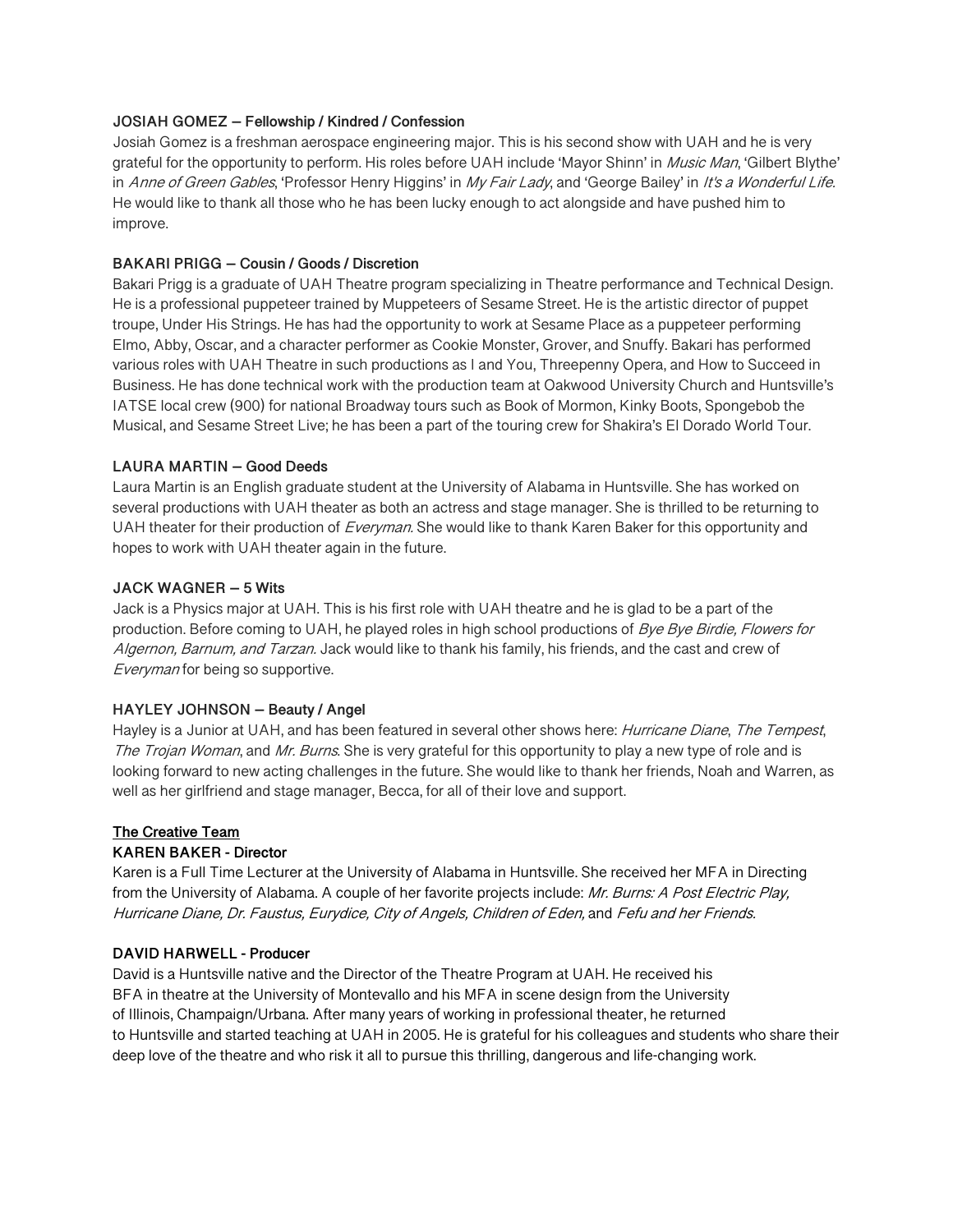#### **BECCA WESTBROOK - Stage Manager**

Becca is a Senior at the University of Alabama in Huntsville, majoring in Theatre with a concentration in Performance, as well as a minor in Writing and a cognate in Dramaturgy. This is her first time Stage Managing a production, and is very excited for this new opportunity. She is a registered Actor Combatant with the SAFD, and was a member of the 2019 company of Unto These Hills Outdoor Drama in Cherokee, NC, and the 2018 company of Huntsville Shakespeare for their production of Twelfth Night and Staged Reading of Macbeth. Some of her favorite UAH credits include Agnes in She Kills Monsters: Virtual Realms (2020), Diane in Hurricane Diane (2020), and Student 4 (Nurse/Tybalt) in *Shakespeare's R&J* (2018).

#### **MILES JONES – Assistant Stage Manager**

Miles Jones is a freshman double majoring in Sociology and Theatre at the University of Alabama in Huntsville. They would like to thank their cat for enduring the many hours away for rehearsals and would like to thank their family for their endless love and support! Miles is looking forward to a wonderful production and cannot wait to progress with the UAH theatre program.

#### **CHRIS CHIONG – Assistant Stage Manager**

Chris Chiong is a sophomore at UAH majoring in Biology and hoping to double major in Theatre. This is his first show at UAH and he's very excited to work on it.

#### **HEATHER BAUMBACH - Costume Designer**

Heather holds a BFA in Costume Design from The University of North Carolina School of the Arts. She has over 20 years of design and production experience in stage, television, and film, with her credits including The Theater Outlet, The Santa Fe Opera, The Los Angeles Opera, The Cherry Lane Theatre, Fantasy Playhouse Children's Theatre, Renaissance Theatre, Main State Music Theatre, Center Theatre Group, Carsey-Warner Productions, and Comedy Central.

## **SETH D'AVIGNON - Assistant Costume Designer/Costume Shop Manager**

Seth is a sophomore at the University of Alabama in Huntsville majoring in theatre. Seth is very excited to work on the show and is thankful for the experience.

## **TRACI PHILLIPS - Wardrobe Head**

Traci is delighted for the opportunity to work on such an interesting and unique show. Other notable shows she has worked on are UAH's productions of La Cage Aux Folles and The Trojan Women. She has found working on this show to be an exciting challenge, and she is grateful for the chance to help bring it to life.

#### **MARI WALKER - Wardrobe**

Mari Walker is a Freshman at UAH majoring in Computer Science and soon to be minoring in theater. She has not been involved in any UAH productions but is very excited to be a part of this. Their last role would have been the Wicked Witch of the West in their high school production of The Wizard of Oz. For obvious reasons they weren't able to but are happy to have another chance to be a part of a play.

## **AIDAN CROWE - Lighting Designer / Board Op**

Aidan is a senior student majoring in Theatre Technology & Design at UAH. He designed lights for the production of *Request Concert*, helped with both lights and sound for La Cage Aux Folles, and designed projections for last year's production of Hurricane Diane. This summer he will be working with Unto These Hills in Cherokee, North Carolina.

## **ETHAN MITCHELL - Assistant Lighting Designer**

Ethan is a sophomore theater and civil engineering major at UAH. He assisted the crew during La Cage Aux Folles where needed, helped with Peace on Earth at the VBC in 2019, and was an assistant stage manager for